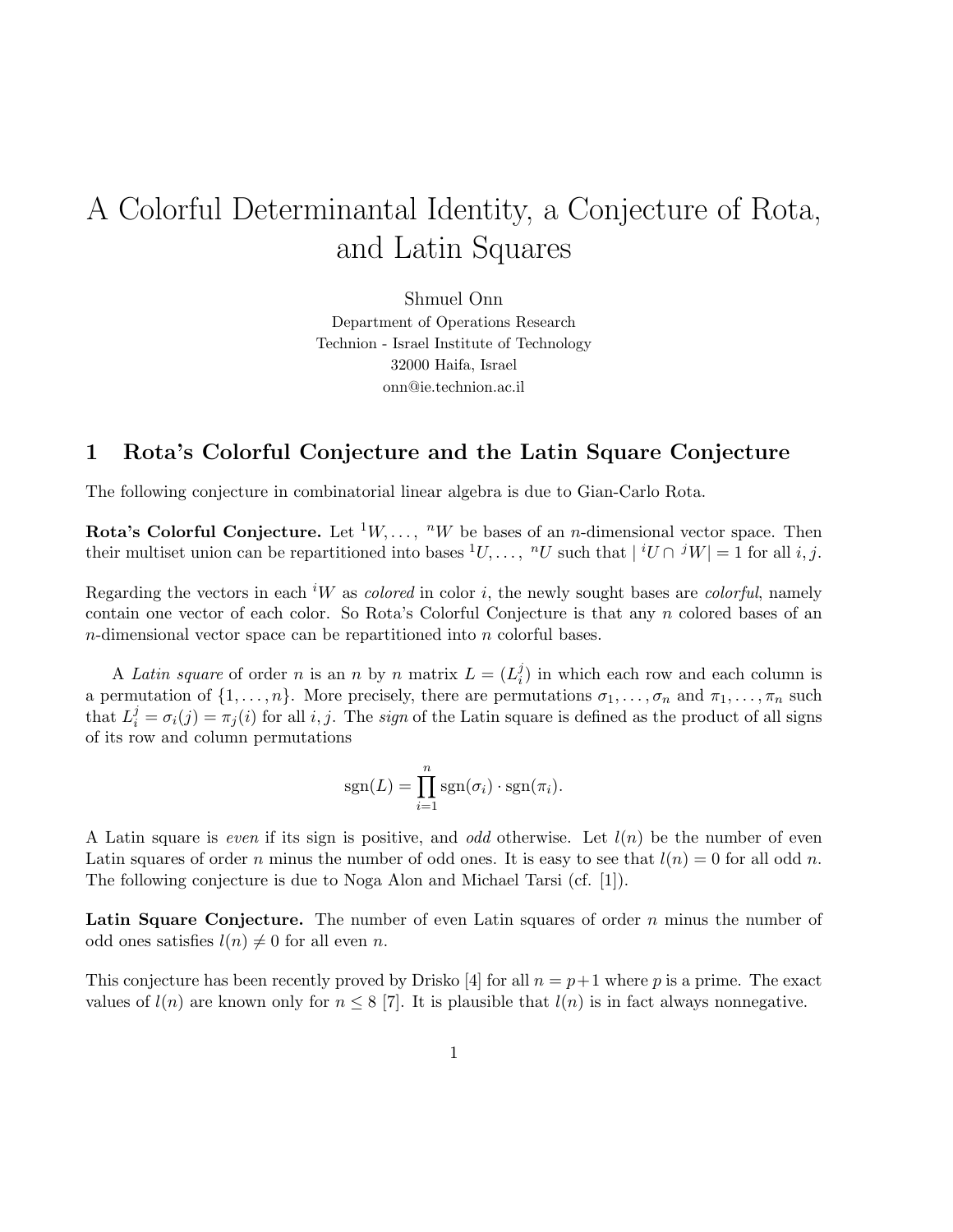In this note we establish an identity, the *Colorful Determinantal Identity*, which links the two conjectures. It shows that for any n, the Latin Square Conjecture implies Rota's Colorful Conjecture. In particular, Rota's Colorful Conjecture is true for any  $n = p + 1$  where p is a prime. To compactly express the identity, let  $S_n$  be the symmetric group of permutations on  $\{1, \ldots, n\}$  and denote by  $S^n$ the collection of *n*-tuples  $\rho = (\rho_1, ..., \rho_n)$  of permutations. For  $\rho \in S^n$  let  $sgn(\rho) = \prod_{i=1}^n sgn(\rho_i)$ . For a matrix W let  $W^j$  be its j-th column vector. The proof of the following theorem is given in Section 2.

**Theorem 1 (Colorful Determinantal Identity).** Let  $^1W, \ldots, ^nW$  be n square matrices of order n over an arbitrary field. Then

$$
\sum_{\rho \in \mathcal{S}^n} \text{sgn}(\rho) \prod_{i=1}^n \det \left( \, ^1W^{\rho_1(i)}, \ldots, \, ^nW^{\rho_n(i)} \right) = l(n) \cdot \prod_{j=1}^n \det \left( \, ^jW \right).
$$

Note that for each  $\rho \in \mathcal{S}^n$ , the tuples  $\left( {}^1W^{\rho_1(i)}, \ldots, {}^nW^{\rho_n(i)} \right)$ ´  $i = 1, \ldots, n$ , which appear in the left hand side of the identity, give a colorful repartition of the multiset of column vectors of the  ${}^{j}W$ .

Corollary 1. For any even n the Latin Square Conjecture implies Rota' Colorful Conjecture over any field of characteristic which does not divide  $l(n)$  (in particular characteristic zero).

*Proof of Corollary 1 from Theorem 1.* Suppose that  $l(n) \neq 0$  and let <sup>1</sup>W, ..., <sup>n</sup>W be given bases, i.e. nonsingular matrices of order n over a field satisfying the hypothesis. Then the right hand side of the Colorful Determinantal Identity is nonzero. Therefore, on the left hand side, there must exist a nonzero summand

$$
\prod_{i=1}^n \det\left(\begin{array}{c}1_W\rho_1(i),\ldots,\ {}^nW\rho_n(i)\end{array}\right),\quad\text{and so the sets}\quad {}^iU=\left\{\begin{array}{c}1_W\rho_1(i),\ldots,\ {}^nW\rho_n(i)\end{array}\right\},\quad i=1,\ldots,n,
$$

give the desired repartition into colorful bases.  $\Box$ 

Corollary 1 had been independently obtained by Huang and Rota, but their derivation is quite complex and indirect and involves an intermediate conjecture of Rota on a certain straightening coefficient in the so-called supersymmetric bracket algebra [6].

Rota's Colorful Conjecture has a natural generalization to matroids [6] which had been verified only for  $n = 3$  [3]. Another generalization of Rota's conjecture is a conjecture of Jeff Kahn (cf. [6]) that concerns  $n^2$  bases, for which we have derived a determinantal identity which is reminiscent of Theorem 1. The special case of Kahn's conjecture in which the vectors are in *general position* is known as the *Dinitz problem* and was recently settled affirmatively by Galvin [5]. We refer the reader to [2] for some related algorithmic problems and a discussion of their computational complexity.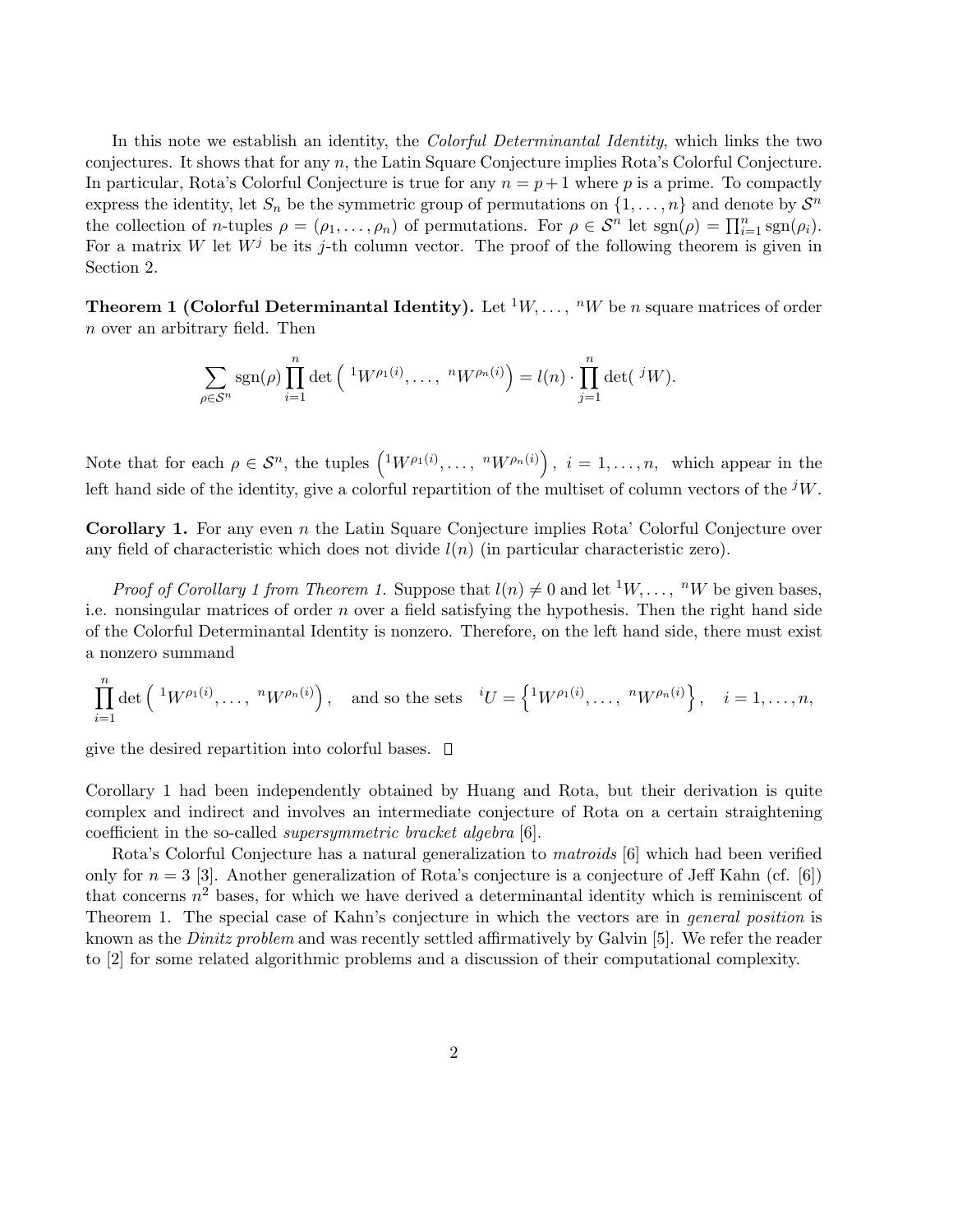### 2 The Colorful Determinantal Identity

**Theorem 1 (Colorful Determinantal Identity).** Let  $^1W, \ldots, ^nW$  be n square matrices of order n over an arbitrary field. Then

$$
\sum_{\rho \in \mathcal{S}^n} \text{sgn}(\rho) \prod_{i=1}^n \det \left( \ {}^1W^{\rho_1(i)}, \ldots, \ {}^nW^{\rho_n(i)} \right) = l(n) \cdot \prod_{j=1}^n \det \left( \ {}^jW \right).
$$

*Proof.* For a matrix W let  $W^j$  be its j-th column vector as before, and let  $W_i$  denote its i-th row vector and  $W_i^j$  $i_i^j$  its  $(i, j)$ -th entry. Given n square matrices  ${}^1W, \ldots, {}^nW$  of size n, define the following polynomial in their entries:

$$
\Delta = \sum_{\sigma,\rho \in \mathcal{S}^n} \text{sgn}(\sigma) \text{sgn}(\rho) \prod_{i,j=1}^n {}^{j}W_{\sigma_i(j)}^{\rho_j(i)}.
$$

For each  $\rho$  and  $\sigma$  in  $\mathcal{S}^n$  define

$$
\Delta^{\rho} = \sum_{\sigma \in \mathcal{S}^n} \text{sgn}(\sigma) \prod_{i,j=1}^n jW_{\sigma_i(j)}^{\rho_j(i)} = \prod_{i=1}^n \sum_{\sigma_i \in S_n} \text{sgn}(\sigma_i) \prod_{j=1}^n jW_{\sigma_i(j)}^{\rho_j(i)} = \prod_{i=1}^n \det \left( {}^1W^{\rho_1(i)}, \ldots, {}^nW^{\rho_n(i)} \right),
$$

$$
\Delta_{\sigma} = \sum_{\rho \in S^n} \operatorname{sgn}(\rho) \prod_{i,j=1}^n {}^{j}W_{\sigma_i(j)}^{\rho_j(i)} = \prod_{j=1}^n \sum_{\rho_j \in S_n} \operatorname{sgn}(\rho_j) \prod_{i=1}^n {}^{j}W_{\sigma_i(j)}^{\rho_j(i)} = \prod_{j=1}^n \det \left( {}^{j}W_{\sigma_1(j)}, \ldots, {}^{j}W_{\sigma_n(j)} \right).
$$

Now  $\Delta_{\sigma}$  is nonzero only for  $\sigma = (\sigma_1, \ldots, \sigma_n) \in \mathcal{S}^n$  for which there exists an element  $\pi = (\pi_1, \ldots, \pi_n)$ in  $S^n$  such that  $\sigma_i(j) = \pi_j(i)$  for all  $i, j$ , in which case

$$
\Delta_{\sigma} = \prod_{j=1}^{n} \det \left( \,^{j}W_{\pi_j(1)}, \ldots, \,^{j}W_{\pi_j(n)} \right) = \operatorname{sgn}(\pi) \prod_{j=1}^{n} \det \left( \,^{j}W_1, \ldots, \,^{j}W_n \right) = \operatorname{sgn}(\pi) \prod_{j=1}^{n} \det \left( \,^{j}W_j, \ldots, \,^{j}W_n \right)
$$

Each  $\sigma \in \mathcal{S}^n$  for which such  $\pi \in \mathcal{S}^n$  exists gives a Latin square L via  $L_i^j = \sigma_i(j) = \pi_j(i)$ , whose sign is given by  $sgn(L) = sgn(\sigma)sgn(\pi)$ . Denote by  $\mathcal L$  the set of all Latin squares of order n. Then

$$
\sum_{\rho \in \mathcal{S}^n} \text{sgn}(\rho) \Delta^{\rho} = \Delta = \sum_{\sigma \in \mathcal{S}^n} \text{sgn}(\sigma) \Delta_{\sigma} = \sum_{L \in \mathcal{L}} \text{sgn}(L) \prod_{j=1}^n \det(\,^j W) = l(n) \prod_{j=1}^n \det(\,^j W),
$$

which is precisely the Colorful Determinantal Identity.  $\square$ 

#### Acknowledgment

The author thanks Noga Alon and Ron Holzman for some related discussions, and the Alexander von Humboldt Stiftung and the Fund for the Promotion of Research at the Technion for their suuport.